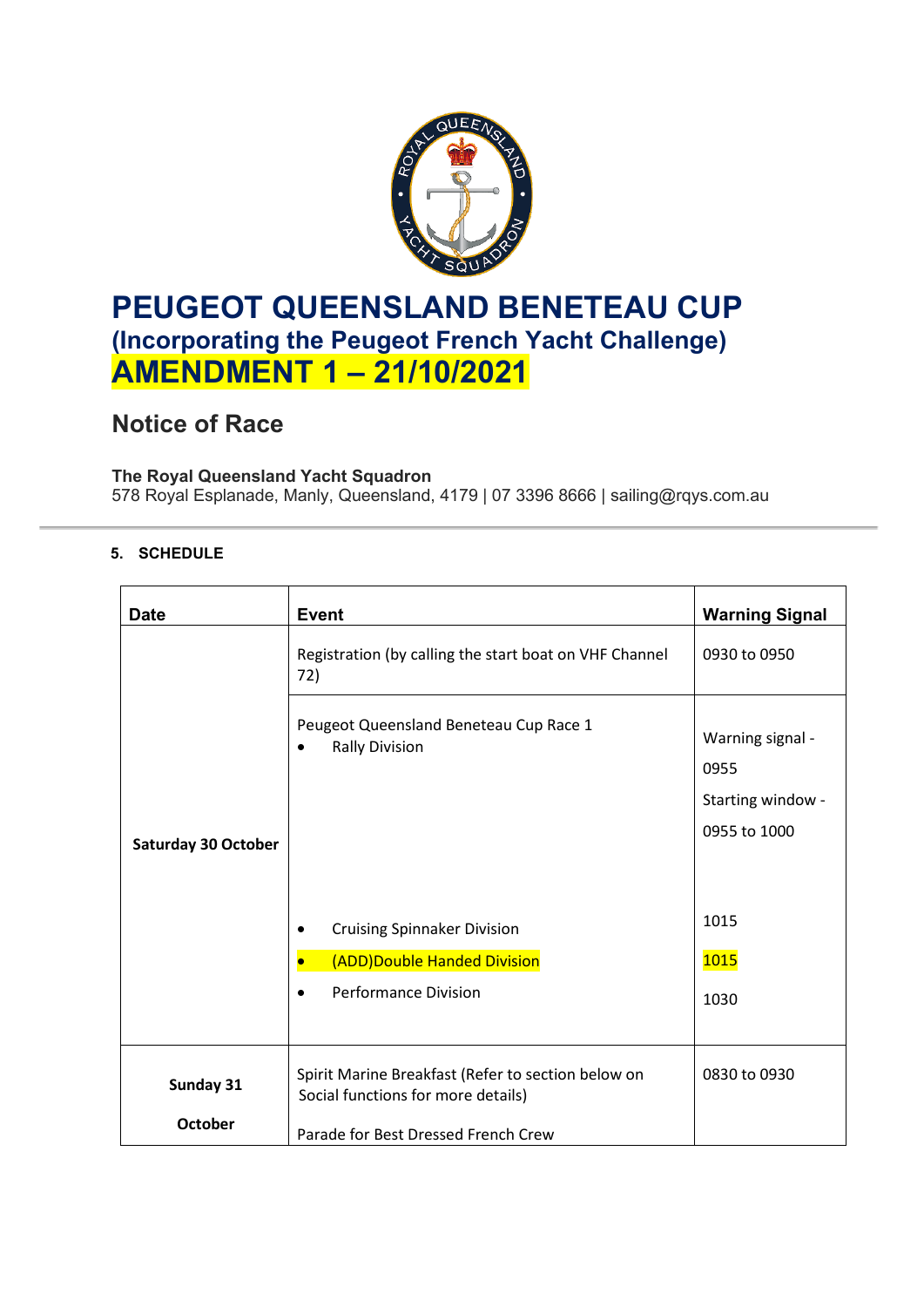| Peugeot Queensland Beneteau Cup Race 2 and Peugeot<br>French Yacht Challenge:<br><b>Rally Division</b> | Warning signal -<br>1025<br>Starting window - |
|--------------------------------------------------------------------------------------------------------|-----------------------------------------------|
| <b>Cruising Spinnaker Division</b><br>(ADD)Double Handed Division<br><b>Performance Division</b>       | 1025 to 1030<br>1045<br>1045<br>1100          |
| Trophy Presentation at RQYS - complementary finger<br>food and drinks at competitors own expense       | 1600                                          |

#### **6. DIVISIONS & MEASUREMENT**

**6.3** Yachts can nominate to sail in either of three (ADD)four divisions:

**(ADD)6.3.4 Double Handed**

**14. PRIZES**  Prizes will be given on the Sunday as follows

Cruising Spinnaker, Rally and Performance Divisions for the Peugeot Queensland Beneteau Cup Cruising Spinnaker, Rally and Performance Divisions for the Peugeot French Yacht **Challenge** Best Dressed French Crew

(ADD) Trophies will be given on the Sunday as follows for the following Divisions:

• Rally, Cruising Spinnaker and Performance for the Peugeot Queensland Beneteau Cup • Rally, Cruising Spinnaker, Double Handed and Performance for the Peugeot French Yacht **Challenge** 

Prizes will be given for Best Dressed French Crew and Best French Themed Yacht